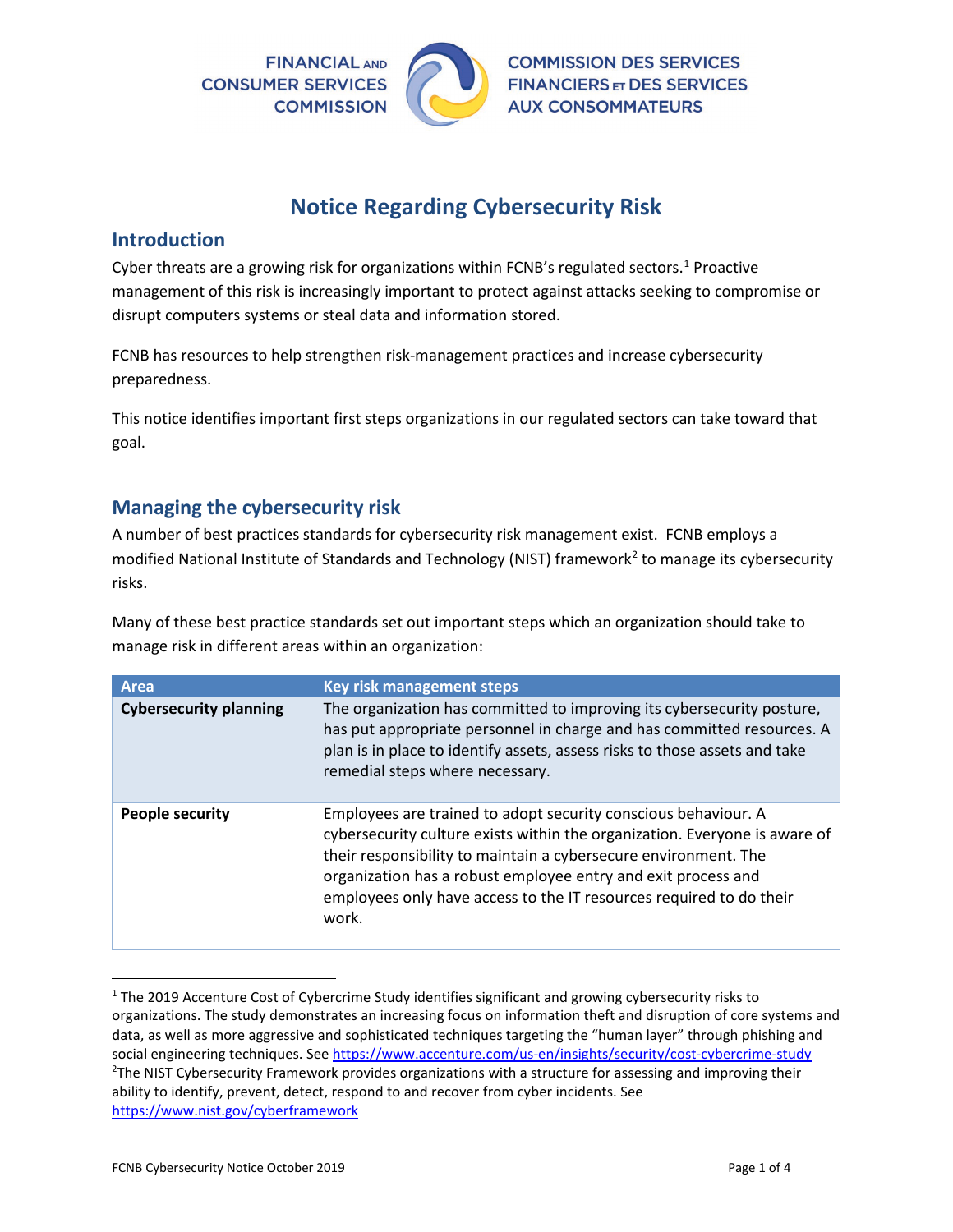

| <b>Organizational policies</b> | Policies are in place to identify best practices in the use of IT resources<br>and data management.                                                                                                                                                                                                                                   |
|--------------------------------|---------------------------------------------------------------------------------------------------------------------------------------------------------------------------------------------------------------------------------------------------------------------------------------------------------------------------------------|
| <b>Operational security</b>    | The organization has operational awareness of cybersecurity threats and<br>vulnerabilities, and how its IT resources and data are used and accessed.<br>It can take effective action when a risk materializes. Incident response<br>and business continuity plans are in place. The organization learns from<br>its experiences.      |
| Software development           | New software is assessed for cybersecurity risks before use. Software<br>developed in-house meets appropriate security standards and testing<br>requirements before implementation.                                                                                                                                                   |
| <b>Physical security</b>       | Systems and processes are in place to prevent unauthorized physical<br>access to the organization's offices and assets. Appropriate access logs<br>are maintained where appropriate.                                                                                                                                                  |
| Third-party relationships      | The organization verifies the cybersecurity posture of any third parties<br>who may have access to the organization's IT systems and data. The<br>organization has commitments from these parties to be notified if any<br>fall victim to a cybersecurity breach.                                                                     |
| <b>Network security</b>        | The organization's network is structured to protect against external<br>threats. Appropriate firewall solutions, server configurations and<br>encryption mechanisms are in place. Controls are ready to manage<br>connection of foreign devices to the network (such as USB drives).                                                  |
| <b>Platform security</b>       | All computer and server operating systems on the network are patched<br>and updated as required. Appropriate anti-virus/malware software is<br>installed on each device on the network. Mechanisms are in place to<br>ensure all users are authenticated and authorized before accessing the<br>network. Users have robust passwords. |
| <b>Application security</b>    | User applications are tested for cybersecurity risks before use and are<br>updated as required.                                                                                                                                                                                                                                       |

#### **How to start**

Not all risks are the same. Some risks pose a bigger threat than others. Some risks are easy to address while others are more complex to manage. Identifying the biggest risks with the easiest fixes first is a good strategy.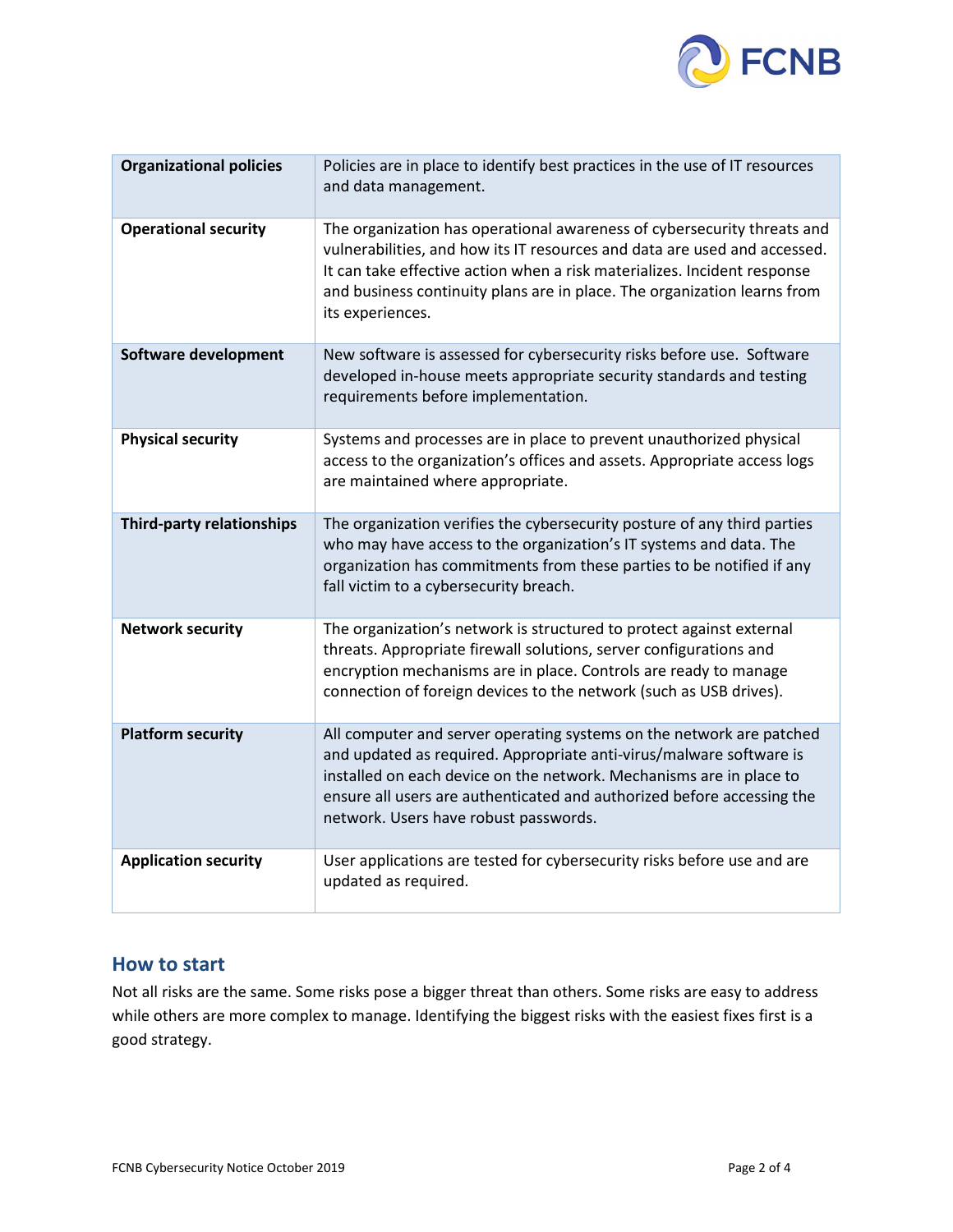

Below is a simple initial cybersecurity checklist for an organization without a current cybersecurity risk plan or strategy. This checklist is not comprehensive and does not cover all potential risks to an organization. However, it should help in identifying and addressing the "low hanging fruit" risks.

An organization that has addressed the steps in the list should have confidence it has materially improved its cybersecurity posture and preparedness.

After addressing all the steps on this checklist, organizations are encouraged to pursue a broader cybersecurity plan covering additional risk areas identified in more formal frameworks. Additional resources and details of how to develop a broader cybersecurity plan are available on the FCNB website.

A first run through of the checklist will likely identify numerous gaps. These gaps should be prioritized based on the risk posed and resources available, and preferably assigned for remediation to a specific employee with a specific completion timeline.

## **The checklist**

- $\Box$  Assign a person or persons the responsibility of managing the organization's cybersecurity risks.
- $\Box$  Make an inventory of all computing devices used within the organization, and identify for each device:
	- $\circ$  the type of device (smart phone, tablet, desktop, laptop, server, etc.) and the model number
	- o a serial number available or placed on the device
	- o the user responsible for the device
	- o the operating system and relevant applications installed on the device
	- o whether the device is encrypted
- $\Box$  Make a list of all types of electronic records and data maintained on the organization's computer systems ("electronic assets") and identify where they are stored.
- $\Box$  Classify the electronic assets based on whether they contain any of the following:
	- o personally identifiable information (PII)
	- o proprietary information
	- o sensitive financial information (for example, credit card information)
	- o transaction data
- $\Box$  Identify electronic records and data on the list that are important to the organization's ability to operate.
- $\Box$  Create a network topology for the organization (for example, how are its computer and other computing devices connected, what servers/storage devices are on the network, how is the network connected to the Internet, etc.)
- $\Box$  Conduct a risk assessment of computing devices, electronic assets and network topology by identifying:
	- o Which devices and assets are attractive attack targets?